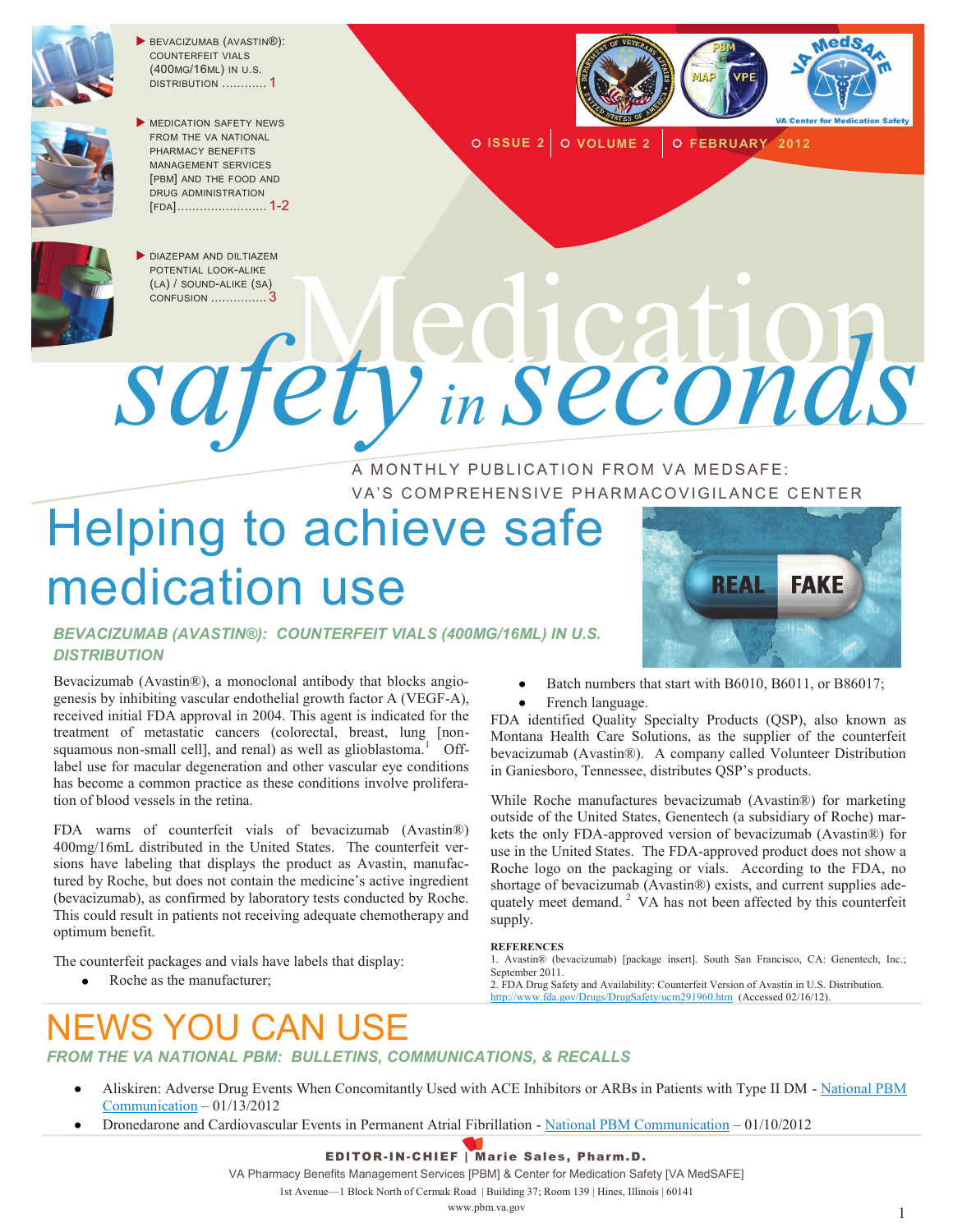### NEWS YOU CAN USE

*FROM THE FOOD AND DRUG ADMINISTRATION (FDA)*

#### Tysabri - [New risk factor for Progressive Multifocal Leukoencephalopathy \(PML\) associated with Tysabri \(natalizumab\)](http://www.fda.gov/Drugs/DrugSafety/ucm288186.htm) 01/20/2012

As of January 2012, PML has developed in 201 out of approximately 96,582 patients treated with Tysabri worldwide. The risks and benefits of Tysabri treatment should be carefully considered in patients with risk factors for PML, which now include:

- The presence of anti-JCV antibodies. (*NEW*)
	- An analytically and clinically validated anti-JCV antibody detection test ordered by a healthcare professional (i.e., the Stratify JCV Antibody ELISA test) can determine a patient's anti-JCV antibody status.
	- Patients negative for anti-JCV antibodies can still develop PML due to the potential for a false negative test result or a new JCV infection.
- Extended duration of Tysabri treatment (i.e., beyond 2 years).  $\bullet$
- Prior immunosuppressive drug therapy (e.g., mitoxantrone, azathioprine, methotrexate, cyclophosphamide, or mycophenolate mofetil).

Patients with all three known risk factors have an estimated risk of PML of 11/1,000. Updates to the Tysabri label will include new information on the estimated PML incidence stratified by risk factor.

|                   | <b>Anti-JCV Antibody Positive*</b> | <b>Anti-JCV Antibody Positive*</b> |
|-------------------|------------------------------------|------------------------------------|
| Tysabri Exposure† | No Prior Immunosuppressant Use     | Prior Immunosuppressant Use        |
| 1-24 months       | $\leq 1/1.000$                     | 2/1,000                            |
| $25-48$ months    | 4/1,000                            | 11/1.000                           |

*Notes: Based on postmarketing PML data and Tysabri use data as of September 1, 2011.*

*†Data beyond 4 years of treatment are limited.*

*The anti-JCV antibody status was determined using an anti-JCV antibody test (ELISA) that has been analytically and clinically validated and is configured with detection and inhibition steps to confirm the presence of JCV-specific antibodies with a false negative rate of 3%.*

#### Adcetris - [New Boxed Warning and Contraindication for Adcetris \(brentuximab vedotin\)](http://www.fda.gov/Drugs/DrugSafety/ucm287668.htm) 01/13/2012

- *Progressive multifocal leukoencephalopathy (PML) - New boxed warning on product label highlights risk as additional cases surface.*
	- To date, three patients developed PML while receiving treatment with Adcetris (two recent as per above and one documented in the Warnings and Precautions section of the label at the time of approval in August 2011).
		- A 48 year old man with Hodgkin's lymphoma (HL) [whose past medical history included treatment with multiple chemotherapeutic agents and targeted radiation therapy] presented with left-sided weakness and slurred speech after the third dose of Adcetris. Cerebrospinal fluid was positive for John Cunningham (JC) virus. The patient died within four weeks of onset of symptoms.
		- A 50 year old man with HL (whose past medical history included prior treatment with multiple chemotherapeutic agents, targeted radiation therapy, and autologous stem cell transplant) presented to the local emergency room with complaints of changes in speech, difficulty writing with his right hand, right lower extremity weakness, poor coordination, poor balance, and left-sided sensory deficits after receiving eight cycles of Adcetris treatment. An immunostain of a spinal cord lesion biopsy was positive for JC virus. The patient continued to deteriorate, with recent loss of lower extremity motor function and deep tendon reflexes. He also experienced hand tremors and hypoactive arm reflexes.
		- A 38 year old female patient with a history of Stage IV cutaneous anaplastic large cell lymphoma (ALCL) [whose past medical history included prior treatment with multiple chemotherapeutic agents and targeted radiation therapy] complained of inability to read, inability to find words to express herself, memory lapses, and slight loss of balance after the second dose of Adcetris. A brain MRI revealed demyelination and JC virus appeared on brain biopsy. Treatment with Adcetris was discontinued.
- *Pulmonary toxicity New contraindication on product label prohibits Adcetris use with bleomycin due to risk of pulmonary toxicity.* 
	- A clinical trial comparing the combination of Adcetris plus Adriamycin (doxorubicin), bleomycin, vinblastine, and dacarba- $\bullet$ zine (ABVD) to the combination of Adcetris plus Adriamycin (doxorubicin), vinblastine, and dacarbazine (AVD) as frontline therapy for HL showed that an excessive number of patients in the Adcetris plus ABVD treatment group experienced non -infectious pulmonary toxicity (approximately 40%, compared to a frequency of 10-25% reported in the literature with bleomycin-based regimens that do not contain Adcetris).
	- No pulmonary toxicity has occurred thus far in the Adcetris plus AVD treatment group.

#### CardioGen-82 - [Update: Preliminary findings from ongoing investigations of CardioGen-82](http://www.fda.gov/Drugs/DrugSafety/ucm287413.htm)

#### 01/12/2012 (\*\*\*UPDATE FROM 07/26/2011\*\*\*)

FDA states that substandard manufacturing procedures for CardioGen-82 did not result in the excessive radiation exposure detected in some patients as previously thought. None of the recalled CardioGen-82 generators that had undergone testing for structural or functional inadequacies showed signs of strontium breakthrough. Preliminary data from a manufacturer study reveals that out of 375 patients surveyed at 43 clinical sites, 54 patients (from 2 clinical sites [recognized as having poor documentation of compliance for recommended strontium breakthrough testing] ) reported abnormal screening test results. FDA continues to work with the manufacturer to assess possible causes for excessive radiation exposure in patients at certain clinical sites.

*<sup>\*</sup> Risk in anti-JCV antibody positive patients was estimated based on the assumptions that 18% of Tysabri-treated MS patients have a history of prior immunosuppressant treatment and that 55% of Tysabri-treated MS patients are anti-JCV antibody positive. \**